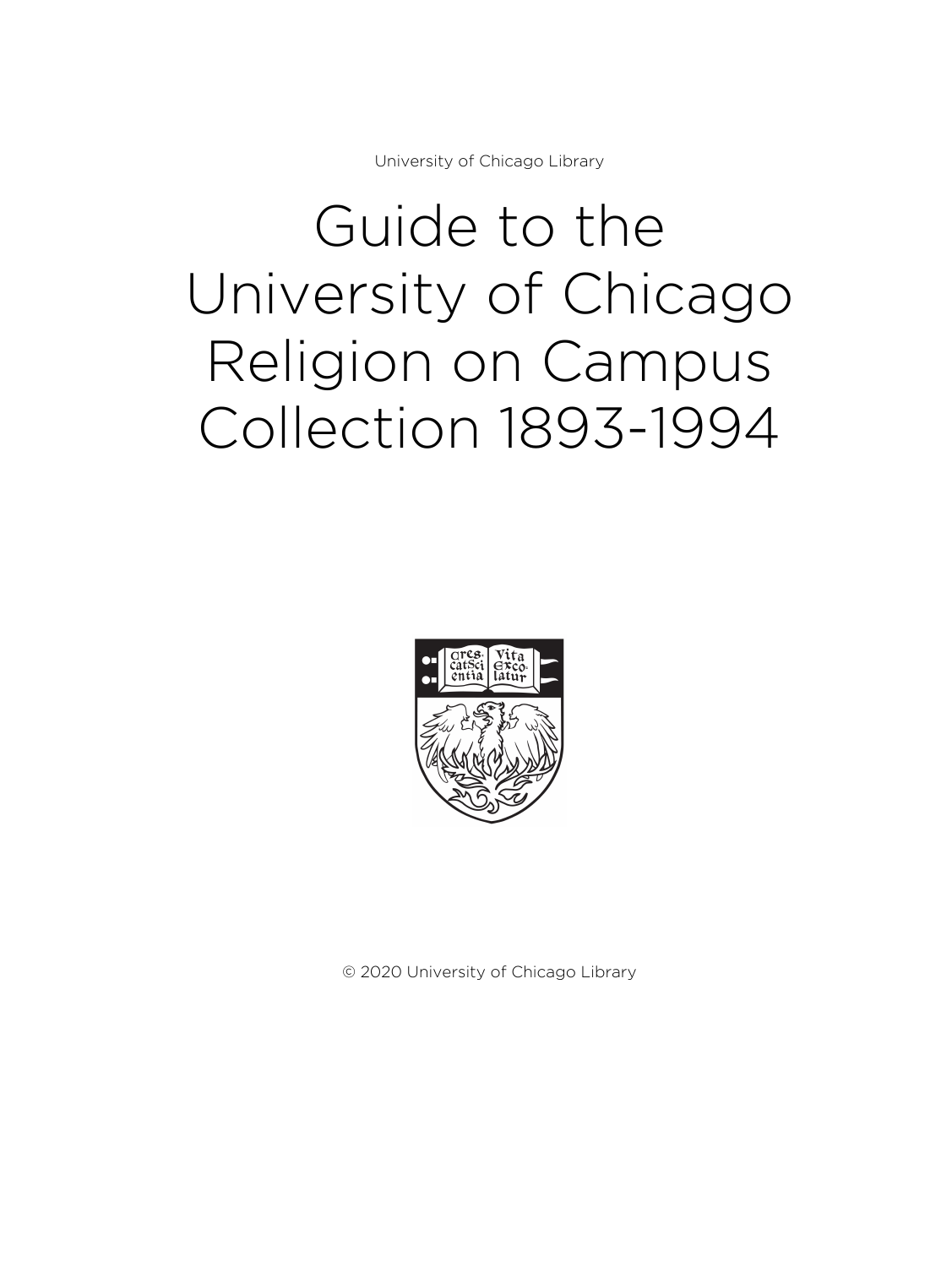## **Table of Contents**

| Descriptive Summary      |                             |
|--------------------------|-----------------------------|
| Information on Use       | 3                           |
| Access                   | 3                           |
| Citation                 | $\mathcal{Z}_{\mathcal{A}}$ |
| <b>Historical Note</b>   | $\mathcal{Z}_{\mathcal{A}}$ |
| Scope Note               | 4                           |
| <b>Related Resources</b> |                             |
| <b>Subject Headings</b>  |                             |
| <b>INVENTORY</b>         |                             |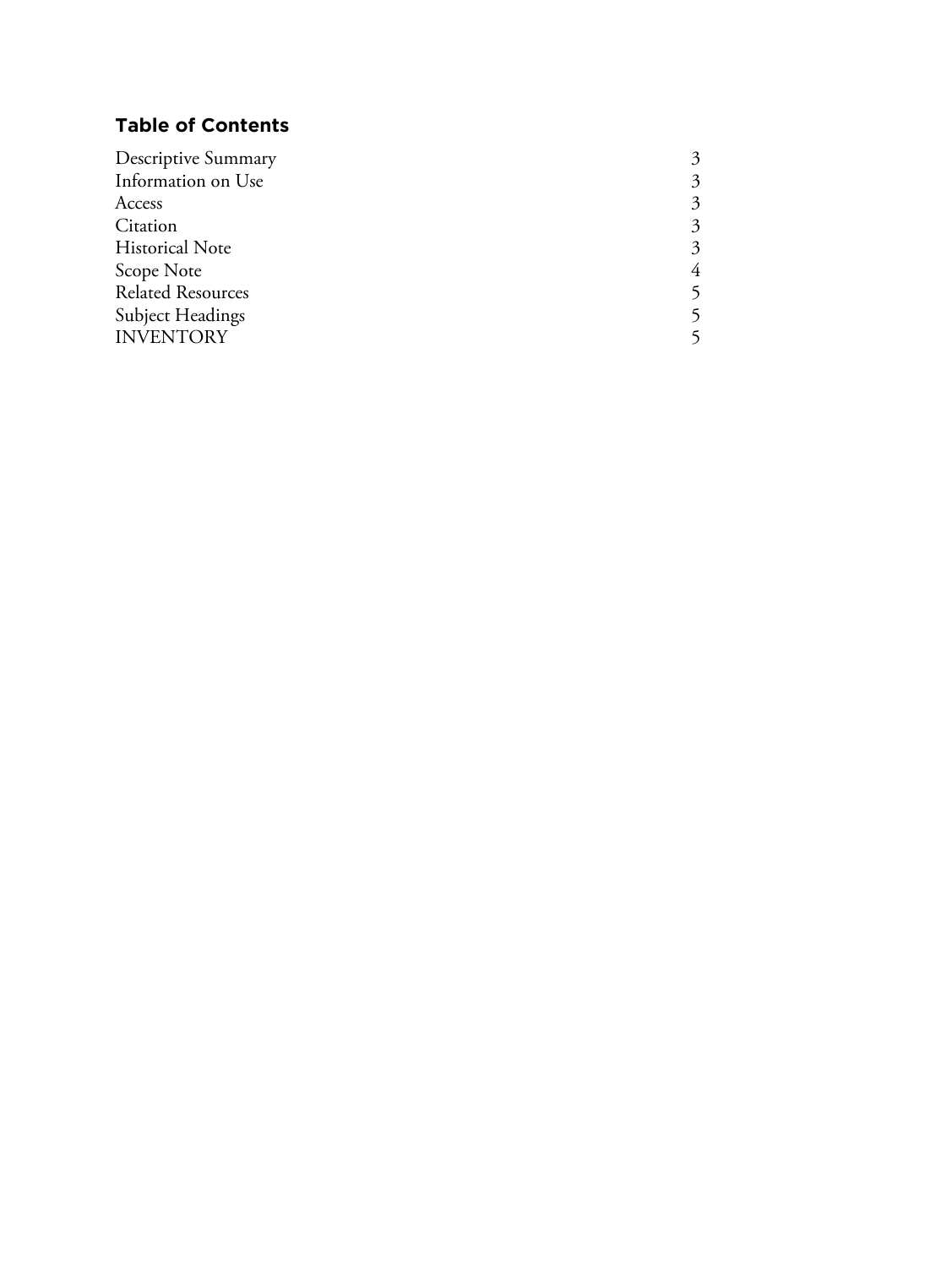#### **Descriptive Summary**

| <b>Identifier</b> | <b>ICU.SPCL.UCRELIGION</b>                                                                                                                                                                                                                                                                                                                                                                                                                                                                                                                          |
|-------------------|-----------------------------------------------------------------------------------------------------------------------------------------------------------------------------------------------------------------------------------------------------------------------------------------------------------------------------------------------------------------------------------------------------------------------------------------------------------------------------------------------------------------------------------------------------|
| <b>Title</b>      | University of Chicago. Religion on Campus. Collection                                                                                                                                                                                                                                                                                                                                                                                                                                                                                               |
| <b>Date</b>       | 1893-1994                                                                                                                                                                                                                                                                                                                                                                                                                                                                                                                                           |
| <b>Size</b>       | 1.5 linear feet (2 boxes)                                                                                                                                                                                                                                                                                                                                                                                                                                                                                                                           |
| <b>Repository</b> | Special Collections Research Center<br>University of Chicago Library<br>1100 East 57th Street<br>Chicago, Illinois 60637 U.S.A.                                                                                                                                                                                                                                                                                                                                                                                                                     |
| <b>Abstract</b>   | This collection contains newspaper clippings, program flyers, religious<br>service, prayer schedule, and religious program pamphlets, and informational<br>booklets pertaining to various religious organizations at the University<br>of Chicago. The religious organizations represented in this collection are<br>the Board of Social Service and Religion, Calvert Club, Canterbury Club,<br>Christian Union, Episcopal Church Council, Hillel Foundation, Interchurch<br>Council, Lutheran Council, Pastors' Institute, and Porter Foundation. |

#### **Information on Use**

#### **Access**

The collection is open for research.

#### **Citation**

When quoting material from this collection, the preferred citation is: University of Chicago. Religion on Campus. Collection, [Box #, Folder #], Special Collections Research Center, University of Chicago Library

#### **Historical Note**

This collection documents religious organizations and activities at the University of Chicago.

The Board of Social Service and Religion was formed in 1927 to organize religious activity on campus and within the community. The board consisted of faculty and students and was in charge of the administration of chapel services.

The Canterbury Club is the Episcopal organization of the University and remains an active student organization as of 2019. The club was originally led by Canon Bernard Iddings Bell from 1946 to 1954 and then Rev. William H. Baar in 1955. As Rev. Baar was director of the building, Brent House was chosen as the University Center for Episcopalians.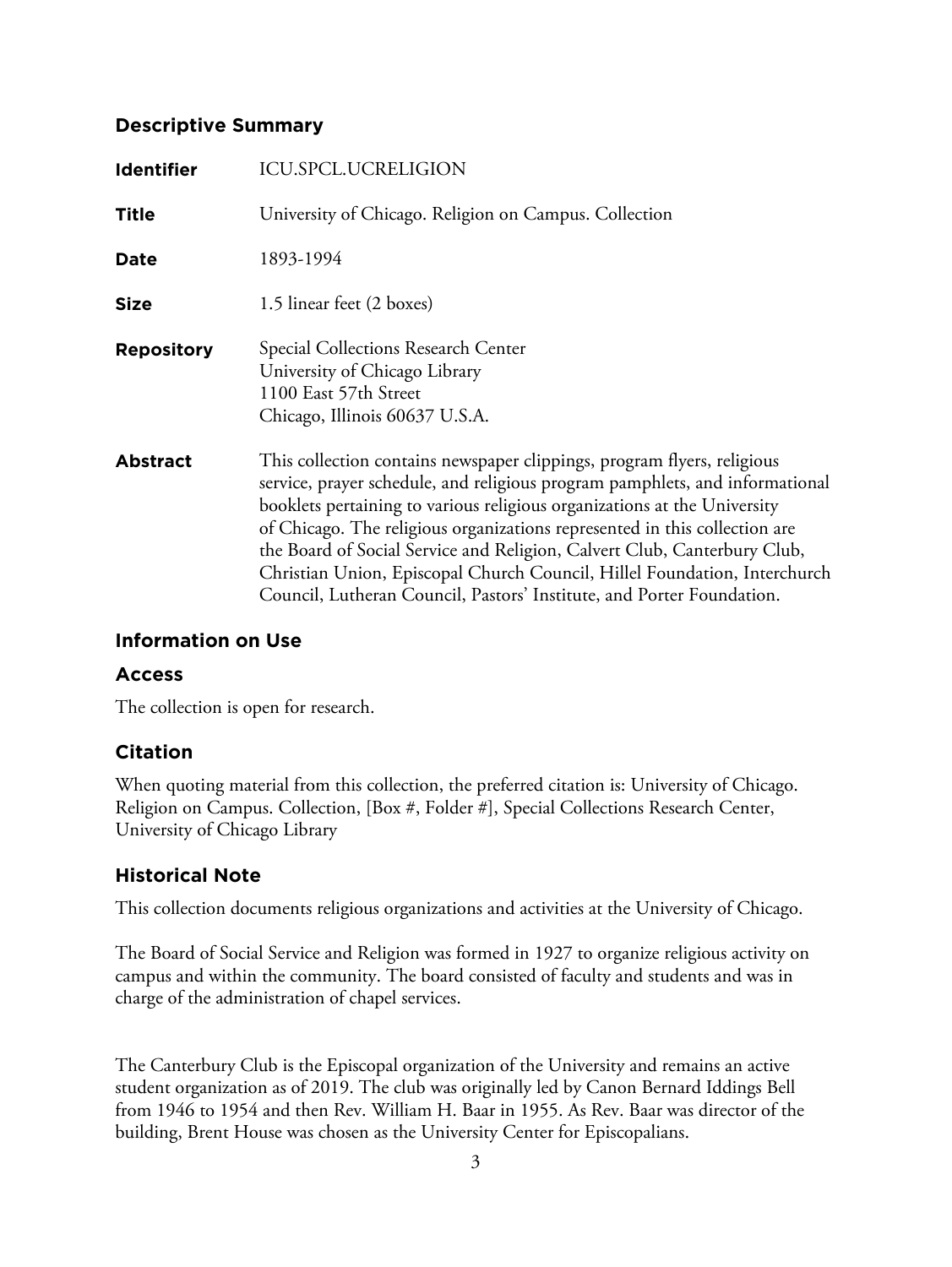The Christian Union was a semi-official religious organization of students and faculty at the University. The Union organized Christian sermons and vesper services in the 1890s.

The Hillel Foundation was founded in 1940 by Maurice Pekarsky and remains active as of 2019. The foundation organizes and funds Jewish community activities, religious services, various public lectures and seminars. In 1943, the Raymond Karasik House was donated to the Foundation and became the center of the Hillel Program. The Karasik House was renamed the Johanna and Herman H. Newberger Hillel Center in 1989.

The Interchurch Council and Committee was an interfaith religious group on campus. Religious activities of various denominational groups were organized by the Interchurch Council of the University.

The Lutheran Council was an organization of Lutheran students and faculty at the University.

The Pastors' Institute was founded in 1931 by the Divinity School of the University and organized annual seminars, classes, and discussion groups.

The Porter Foundation was an organization of several Presbyterian denominations that sponsored student fellowships and organized public lectures, a student published newsletter, the Porter Views, and volunteer services. The foundation was named after Jeremiah Porter, who in 1833 founded the First Presbyterian Church in Chicago.

Before the formation of the Calvert Club, the Catholic Club was formed in 1902 and reorganized in 1904 as the Brownson Club. In 1924, the Calvert Club was formed, but was not officially recognized until 1941, when Father Joseph D. Connerton was appointed as a permanent chaplain. The building that is now the Calvert House was built in 1902 and in 1924 it was chosen to be the Catholic Center at the University.

#### **Scope Note**

This collection contains newspaper clippings, program flyers, religious service, prayer schedule, and religious program pamphlets, and informational booklets pertaining to religious organizations and activities at the University of Chicago. The religious organizations represented in this collection are the Board of Social Service and Religion, the Calvert Club, the Canterbury Club, the Christian Union, the Episcopal Church Council, the Hillel Foundation, the Interchurch Council, the Lutheran Council, the Pastors' Institute, and the Porter Foundation. A more detailed series description can be found the series description section.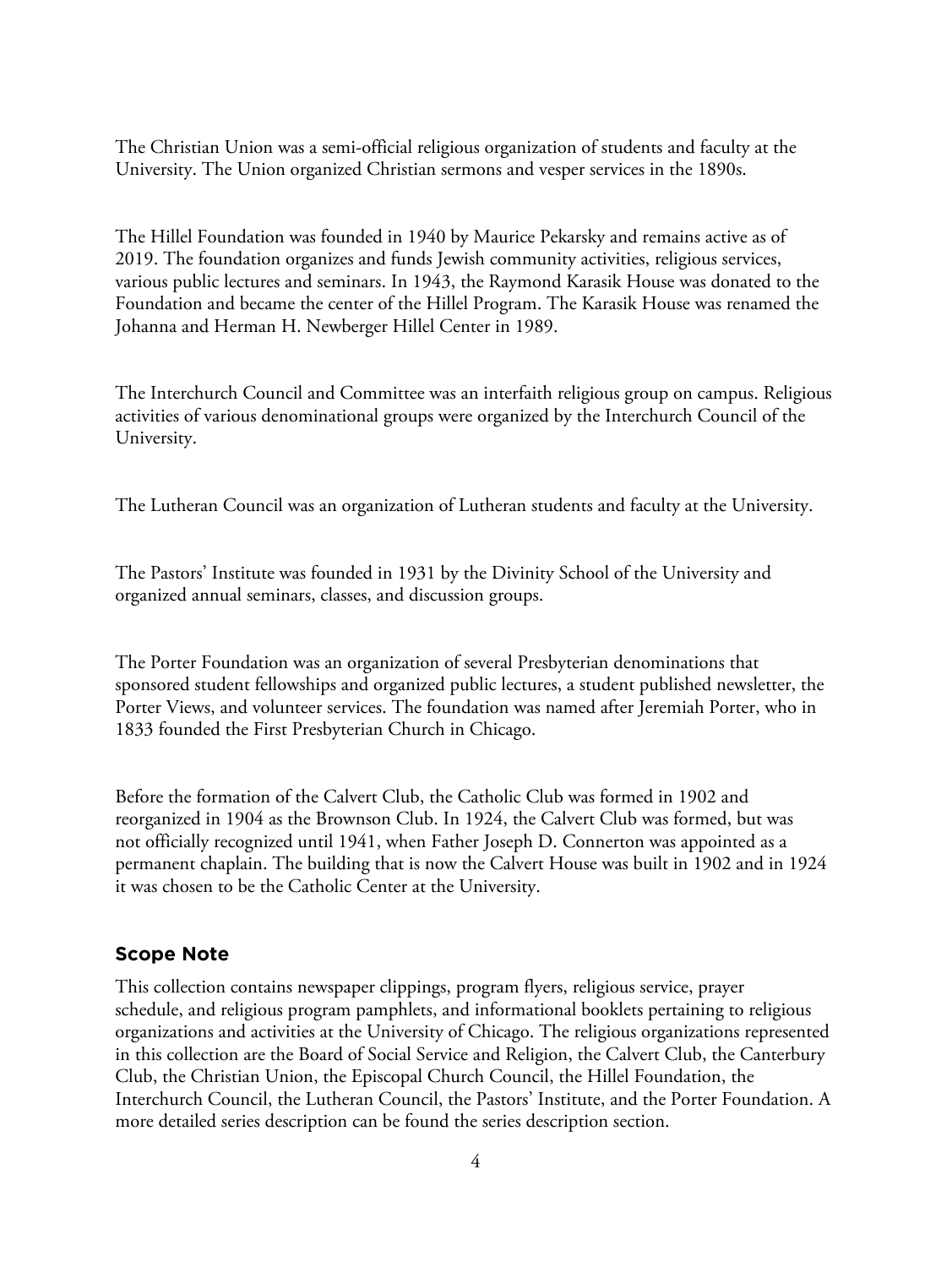#### **Related Resources**

The following related resources are located in the Department of Special Collections:

Browse finding aids by topic.

https://munuc.org/Hyde Park and Kenwood Interfaith Council. Records

University of Chicago Office of Student Activities. Records

#### **Subject Headings**

- University of Chicago. Divinity School
- College students -- Religious life
- Universities and colleges -- Religion
- •

### **INVENTORY**

**Box 1 Folder 1** Board of Social Service and Religion, 1927 **Box 1 Folder 2** Calvert Club, 1956-1987 **Box 1 Folder 3** Canterbury Club, 1945-1955 **Box 1 Folder 4** Christian Union, 1893-1898 **Box 1 Folder 5** Hillel Foundation, 1946-1994 **Box 1 Folder 6** Interchurch Council and Committee, 1950-1951 **Box 1 Folder 7** Lutheran Council, 1949-1963 **Box 1 Folder 8** Pastors' Institute, 1945-1946 **Box 1 Folder 9** Porter Foundation, 1953-1958 **Box 1**